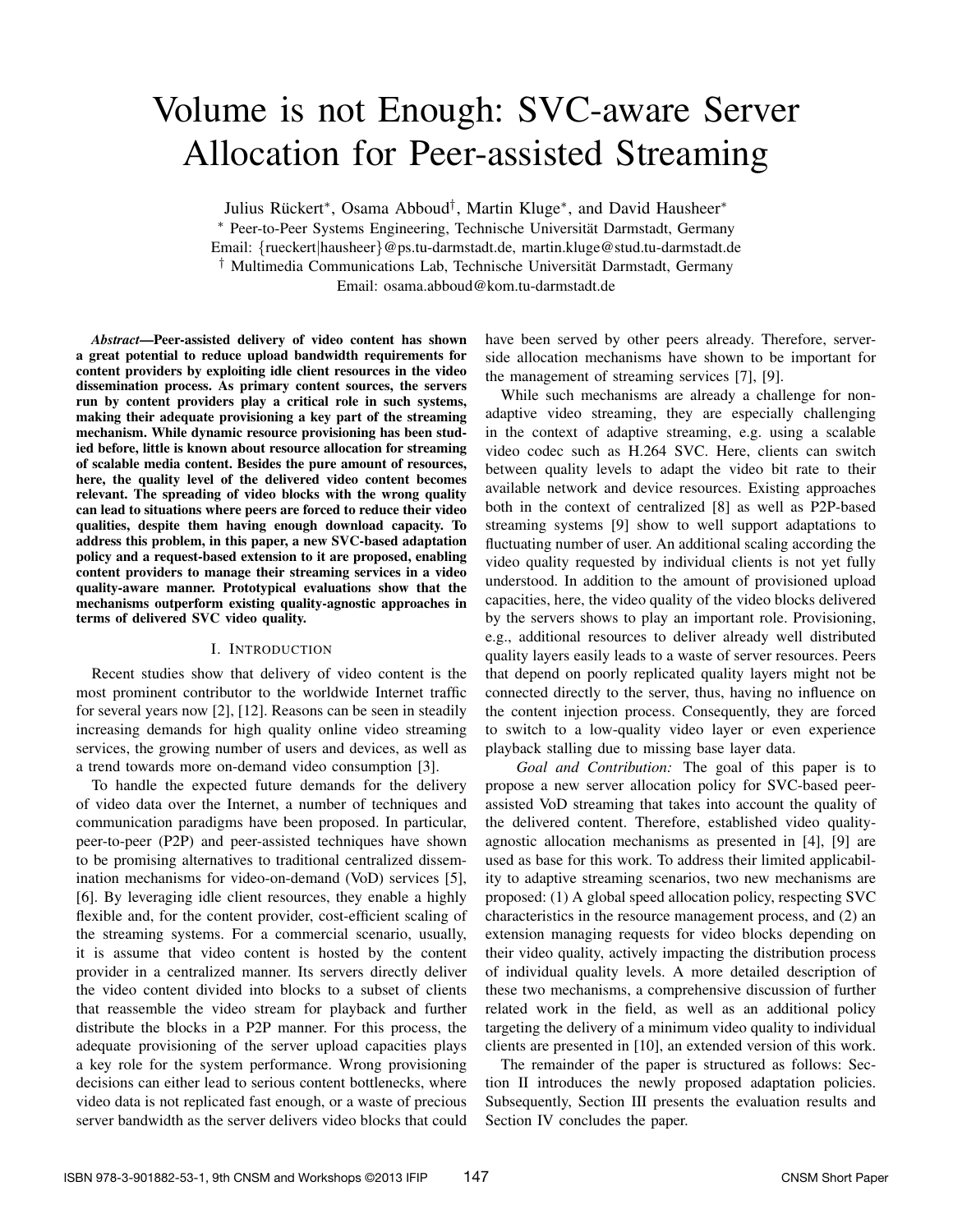#### II. SVC-BASED GLOBAL SPEED POLICY

For the following description of the proposed server allocation mechanisms a state-of-the-art peer-assisted VoD streaming system with support for SVC-encoded video streams is assumed. While the authors presented such a system in earlier works [1], [11], the proposed mechanisms are designed to be applicable to other pull-/mesh-based streaming systems as well. Due to space limitations, the reader is referred to [10] for more details on the used streaming system.

The quality-agnostic server allocation mechanisms from [9], which are used as basis for this work, assume that a client's download capacity is higher than or equal to the video bit rate. For the streaming of scalable video content this assumption does not necessarily hold. Following the SVC-based quality adaption mechanisms, clients initially decide for a maximum video layer that might have a smaller bit rate than the maximum available bit rate of the video. During the streaming process, further progressive quality adaptations are issued to further switch between compatible quality layers. This breaks the above mentioned assumption and, as shown in Figure 1, leads to an undesired resource allocation behavior when applying the mechanisms from [9]. Relying on a common, fixed target bit rate of the video across all clients, these mechanisms result in a provisioning of much more resources than required.



Fig. 1. Allocation progress of the quality-agnostic global speed policy.

Replacing the fixed target bit rate by the initially selected video bit rate (the IQA bit rate  $r_{iqa}$ ) of the individual clients would be a straight-forward attempt to fix the undesired behavior. Unfortunately, it helps but does not solve the problem. The reason is that the actually streamed video bit rate, a result of the progressive quality adaptation (PQA), is per definition smaller than or equal to  $r_{iaa}$ . Therefore, a deficit of resources is indicated to the allocation mechanism as soon as a single peer reduces its video quality. As the newly provisioned resources are determined as sum of the previously provisioned resources and the deficit, this still results in a graph similar to Figure 1, with slightly smaller adaptation steps.

To overcome this problem and fundamentally change the allocation behavior, with (1) a new definition to calculate the deficit is proposed. It defines the overall required server bandwidth by considering the difference of the individual peers' desired maximum video bit rates and the amount of measured uploading bandwidth contributed by the clients themselves. This way, the allocation does not rely on the previously measured performance of former allocations but solely on the currently measured absolute demand:

$$
Bandwidth_{server} = \sum_{p \in L} (f * r_{iqa}(p) - d_{peers}(p)), \quad (1)
$$

where f is the prefetching factor (with  $f \ge 1$ ) as introduced by [9],  $r_{iaa}(p)$  the IQA bit rate of a peer p, and  $d_{peers}(p)$  the current incoming download throughput that peer  $p$  experiences from other peers he is connected to. The latter excludes connections to content delivery servers. L is the set of all active streaming peers, i.e. those peers that are actively retrieving a stream. This lightweight approach relies on a single report of the IQA layer of each client as well as a periodic report of their perceived download throughput. In contrast to the reporting every 5 seconds as proposed in [9], it was found that a less frequent reporting, i.e. every 10 seconds and for very resource limited peers every 20 seconds, is sufficient in targeted setup. For a large number of clients connected to a single server, the server still could become a bottleneck. Nevertheless, the assumed overhead is still substantially smaller than for reporting the overall content availability as proposed in a work by Mokhtarian and Hefeeda [7].

### *Active Request Management Extension*

The previously presented allocation policy aims to decide on the amount of provisioned server resources in terms of upload bandwidth. This is the most intuitive dimension of the resource allocation process. In case of adaptive streaming, an additional dimension becomes relevant: the video quality. Due to the layered nature of the content, a server can decide on which requests for quality layers it serves first and what share of bandwidth it allocates to them. In a P2P scenario only a small subset of the peers is directly connected to the servers. They serve as the first hop for all delivered data pieces in the system and, thus, also define which video quality other peers can be served with. Due to the distributed nature of the system, the server does not have any influence on the dissemination process between peers. Nevertheless, it can very well influence the process in its first hop by biasing the decision on which data requests to answer or reject. It could, e.g., constantly serve a few connected peers with heavy data streams for high quality video layers or more evenly dedicate its available resources to serve many peers with lower quality videos layers.

The ACTIVE REQUEST MANAGEMENT (ARM) extension is proposed as a lightweight addition to any global speed policy. It does not influence the overall provisioned amount of server resources but helps to define the share of video quality layers that are injected to the system. The proposed approach can be adopted for a large range of scenarios, depending on the applied function to decide on which peer requests to serve at which time. In the context of this work, the aim was to improve the streaming process for different groups of peers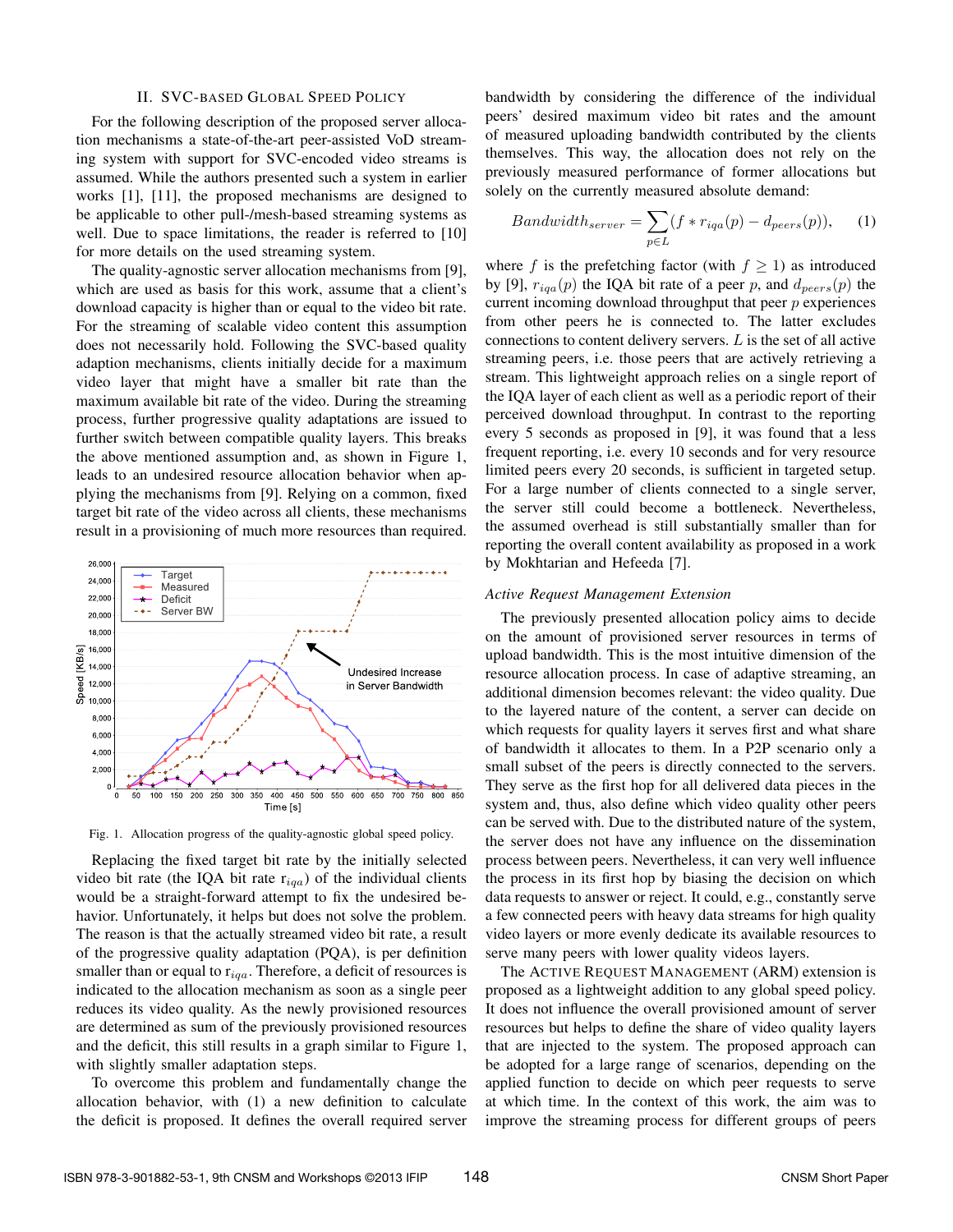with heterogeneous resources. As long as server resources are not scarce, the ARM extension is not required since all peer requests can be answered immediately. The situation changes as soon as several requests compete for the available resources. To decide whether and to what degree to apply ARM, an indicator was required for the load on the server that goes beyond the used upload throughput itself. Depending on the system implementation, several indicators could be used.

For the prototype used in this work, the server-side queue of waiting peer requests turned out to be the most reliable indicator for the current load of a server. Based on the length of this queue, or any other load indicator, a simple, yet powerful, prioritization of peer requests can be done. In [10] example functions to reject video block requests depending on the video quality as functions of the queue length are described. With increasing queue length, requests for the different quality layers are rejected different, increasing probabilities. While the base layer might not be rejected at, enhancement layer requests could be rejected with a steadily increasing probability, higher layers with a higher probability than lower layers. This way, available resources can be used to serve the more important requests for low quality layer to guarantee a stable system performance and avoid content bottlenecks for those important layers in cases of serious overloads. Adequate reject functions depend on the characteristics of the streamed content as well as its quality layers and, thus, have to be defined by the content provider itself. For the presented evaluation of ARM, the above mentioned example functions were used as they showed to be sufficient to show the impact of the mechanism.

#### III. EVALUATION

For the evaluation of the proposed mechanisms, the metrics as defined in [1] were used to judge the playback and video quality characteristics. To better reflect the absolute differences in the video quality layers, a slightly redefined version of the relative received quality metric was used (see [10] for details).

The evaluation was conducted using real-world testbed measurements in the German Lab testbed [13], a countrywide research testbed with over 170 dedicated machines. The client software was run on the testbed machines and controlled by a dedicated server. To reflect a heterogeneous scenario, exemplary groups of clients were defined. Their maximum bandwidths as well as the IQA layers chosen by the initial quality adaptation are listed in Table I. For the bandwidth limitations, client-side traffic shaping was used. For the servers, traffic shaping was used as well to control the upload bandwidth following the taken allocation decisions.

TABLE I THE EXEMPLARY PEER GROUPS, THEIR CAPABILITIES AND IQA LAYERS.

| Group        | <b>Bandwidth</b>    | <b>IQA Layer</b> |              |                   |
|--------------|---------------------|------------------|--------------|-------------------|
|              | <b>Up-/Download</b> | <b>Bit Rate</b>  | <b>Index</b> | <b>Resolution</b> |
| $P_{slow}$   | 150/300 kbps        | 238 kbps         | (0, 3, 0)    | $176 \times 144$  |
| $P_{medium}$ | 1100/2210 kbps      | $1765$ kbps      | (1, 3, 0)    | $352 \times 288$  |
| $P_{fast}$   | 2350/4700 kbps      | 3722 kbps        | (2,3,0)      | $704 \times 576$  |

The default scenarios consist of 60 peers in total, 20 belonging to each of the groups. Peers join the system with an exponentially distributed start-up interval with a mean  $\lambda = 5$ seconds. Other start-up intervals were evaluated but did not significantly influence the overall evaluation results. After joining, the peers automatically start streaming a pre-configured SVC test video with a length of 5 minutes. The video was encoded with three different spatial and four temporal layers, resulting in a total of 12 layers with the maximum bit rate and resolution as depicted in Table I for the fast peer group and a frame rate of 30 fps. After finishing the playback, peers leave after an additional, uniformly distributed interval with a maximum of 60 seconds. In this additional time they purely act as seeders for the video. To rule out random effects from single evaluations runs, all experiments were repeated ten times. Results are reported with 95 % confidence intervals.

## *A. Evaluation of SVC-based Global Speed Policy*

As presented in Section II, the global speed policy proposed in [9] showed an undesired behavior for the streaming of scalable content. The server bandwidth was steadily increased, even after most peers left the system. The reason was the dependency on former allocation steps, leading to an ever positive demand due to the quality adaptation characteristics. The newly proposed SVC-based global speed policy addresses this problem by relying on only the absolute deficit in resources at a given time. An example streaming progress using the new policy is depicted in Figure 2a. It shows an increase in server bandwidth as well as the desired decrease after peers start leaving the system again. Figures 2b and 2c, furthermore, show a comparison to a pre-dimensioned static server configuration. For a fair comparison, the server bandwidth was fixed to the average assigned bandwidth of the SVC-based allocation decisions. This results in a huge deficit in resources during the peak in online peers as missing resources could not be provisioned by the system. This is also visible in Figure 2c, showing the reduced overall contributed server resources. For the peer groups, no significant difference in the contribution can be observed, indicating that the peers themselves were not able to further contribute to the dissemination process.

## *B. Impact of the Active Request Management Extension*

To evaluate the impact of the proposed ARM extension, the system was intentionally configured with a shortage of server capacities. This was done to show the behavior in case of overload scenarios where the ARM extension is intended to show its main benefits. The results are depicted in Figure 3, where the subfigures illustrate the different behavior using the plain SVC-based global speed mechanism and additionally using the ARM extension. Bars are intended to be compared in pairs of the same resource configurations.

Using the ARM extension, the server overall contributes less to the content dissemination process, whereas especially the fast peers contribute more resources. While for a decrease in server capacity the relative received quality also decreases, there is no significant difference between disabled and enabled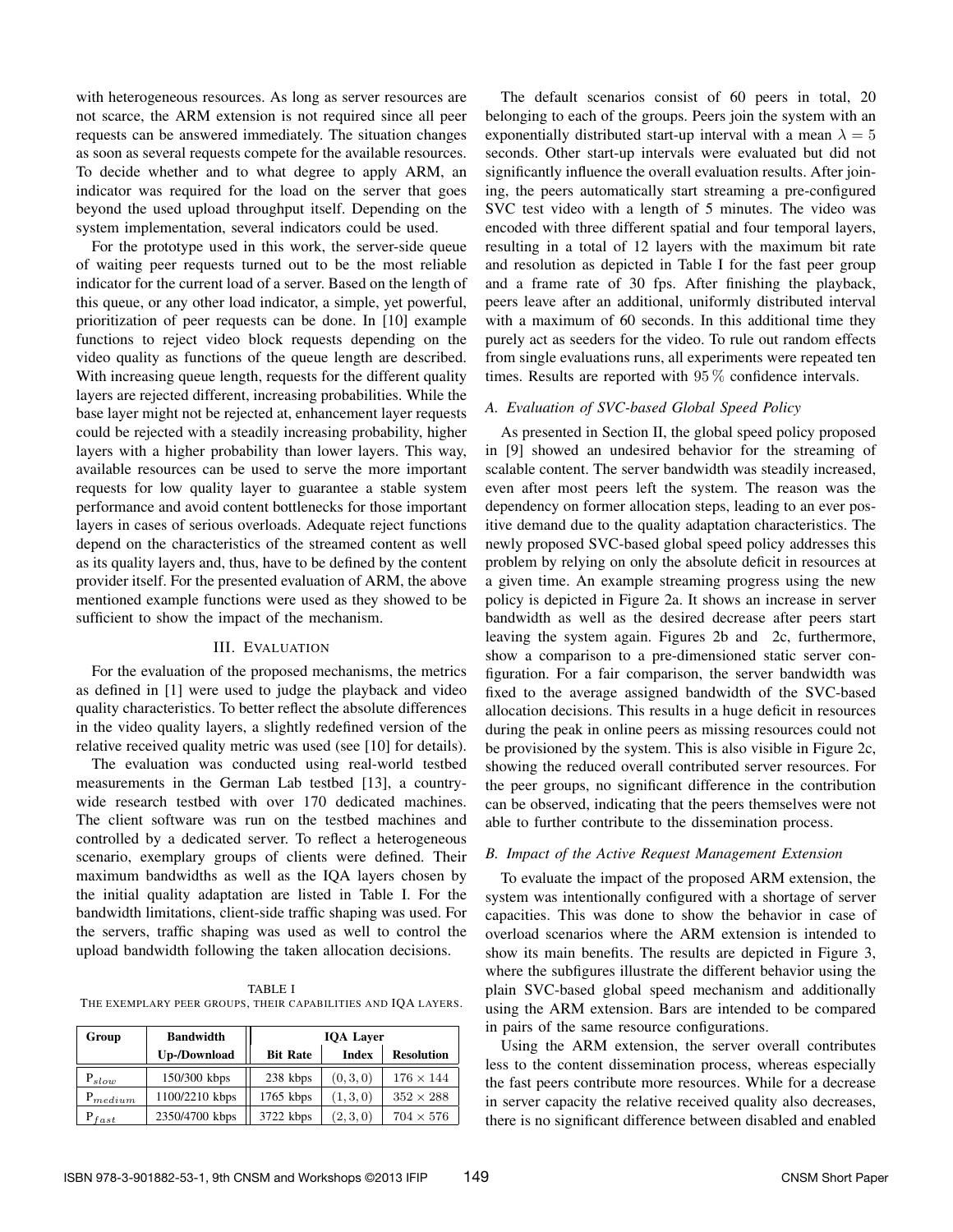

Fig. 2. Performance of the newly proposed SVC-based server allocation and a comparison to a static server configuration.



Fig. 3. Session and video quality for SVC-based global speed (GS) and ARM extension (bandwidth reduction depicted as floats, e.g. .25 = 25%).

ARM down to a level of 50% of the required bandwidth. For 25%, an increase in the average quality is observable. At a level of 10%, the resources are so scarce that, again, no difference is apparent. At this level, the system performance for most peers is very low as also detailed in the following.

The real strength of the ARM extension becomes apparent in Figure 3c where the relative received quality is shown per peer group. In all cases a slight reduction of the quality for the fast peer group is visible, while it is significantly improved for the medium peers. Here, the desired reallocation of resources between peer groups was achieved. For the slow peer group, no improvement could be achieved as this group already receives an almost 100% quality due to the base layer's low bit rate.

For the lowest capacity level, one third of the peers experience a very low and most probably unacceptable quality of 30% for the medium and only 10% for the fast peer group. At this stage, all peers switched to the base layer. The dissemination process still works but quality adaptations and ARM extension cannot show any effects anymore.

In summary, the ARM extension shows to be a simple but powerful tool to control the distribution of resources among the different peer groups without having to change the overall streaming protocol. The effects can be achieved by only altering the content delivery server behavior and adapting it to the system load level. As described before, the ARM extension can be freely adapted to specific needs of the content provider by changing the reject rate functions.

#### IV. CONCLUSION AND FUTURE WORK

In this paper, server allocation mechanisms were proposed to better manage peer-assisted SVC-based streaming services. By considering the specific characteristics of the adaptive streaming process, an improved global speed allocation policy could be defined to avoid a waste of content provider resources, by adequately adapting to fluctuating system loads. Furthermore, with the ARM extension a mechanism was proposed that allows controlling the resource provisioning in a video quality-aware manner. This makes the ARM extension a promising tool to better influence the system-wide video quality in heterogeneous scenarios. For future work it is planned to further study the video dissemination process on a block and video quality basis. Therefore, it is also planned to investigate the applicability of the proposed mechanisms to other streaming scenarios and systems.

## ACKNOWLEDGMENT

This work has been funded in parts by the European Union (FP7/#317846, SmartenIT and FP7/#318398, eCousin), the DFG as part of the CRC 1053 MAKI, and the Korean IT R&D program of MKE/KEIT (#10035587, Development of Social TV Service Enabler based on Next Generation IPTV Infrastructure).